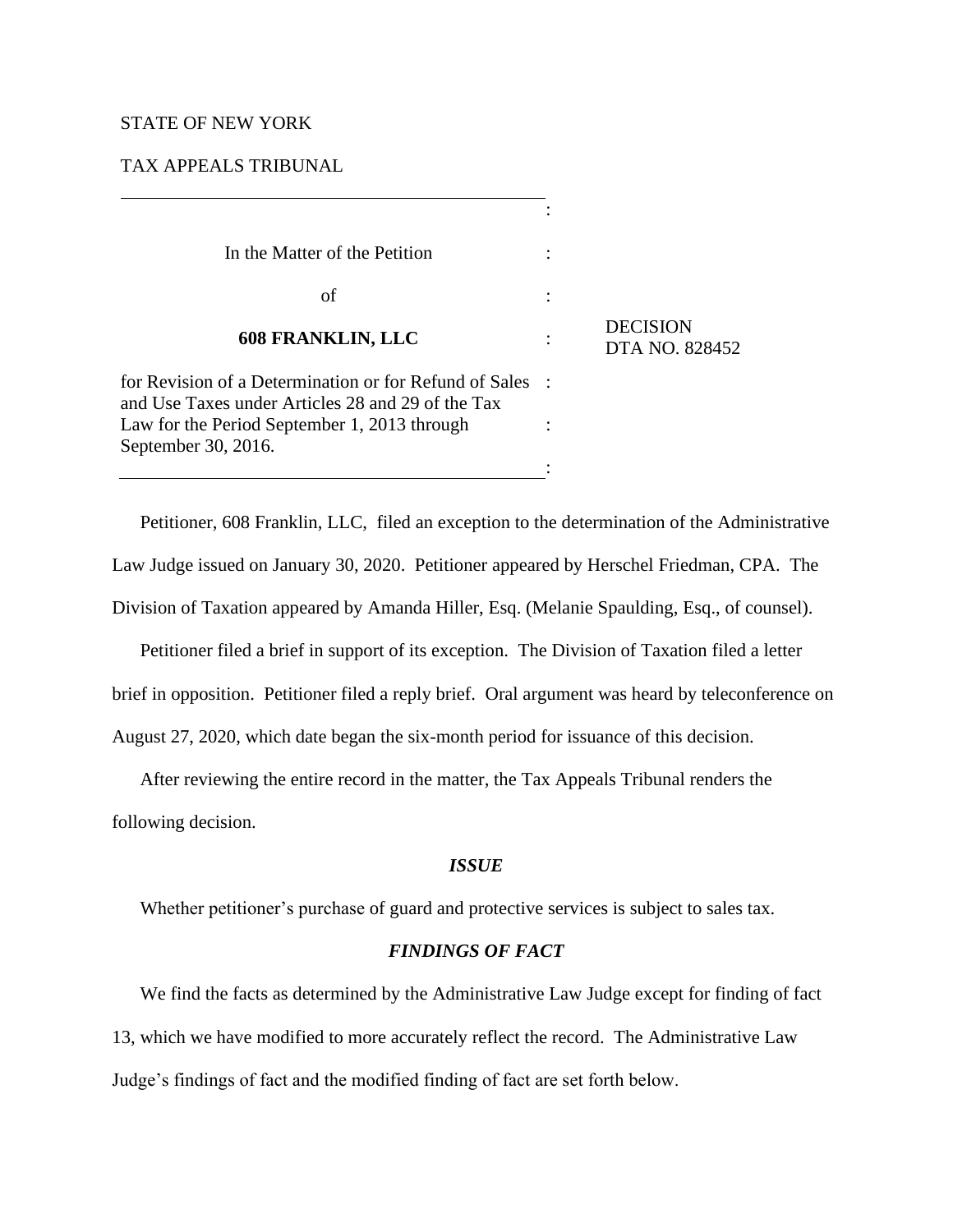1. Petitioner, 608 Franklin, LLC, at all relevant times, was engaged in a project that consisted of the development of a parcel of real estate located in the City of New York (Project). The Project was new construction of an eight-story building.

2. The Project, in its totality, constituted a capital improvement as defined by Tax Law

 $§ 1101$  (b) (9).

3. As part of the Project, petitioner engaged the services of a company called ISSM

Protective Services (ISSM).

4. ISSM provided guard and protective services in conjunction with the Project (protective

services).

5. The Project was of sufficient size<sup>1</sup> so as to mandate the use of ISSM's protective services

by local law, i.e., the Administrative Code of the City of New York § 28-701.2C33 (3303.3)

(a/k/a New York City Building Code § 3303.3).

The New York City Building Code § 3303.3 provides that:

"[w]here an individual building being constructed or demolished has a footprint of between 5,000 square feet  $(1524m^2)$  and 40,000 square feet  $(12192m^2)$ , a competent watchperson shall be on duty at the site during all hours when operations are not in progress, from the time when the foundation is poured to when all work has concluded and the certificate of occupancy or temporary certificate of occupancy has been issued. Where the building has a footprint of more than 40,000 square feet  $(12192m^2)$ , at least one additional watchperson shall be on duty for each additional  $40,000$  square feet  $(12192m<sup>2</sup>)$  of building footprint, or fraction thereof. The watchperson shall be familiar with emergency notification procedures to the Fire Department, shall possess a valid security guard registration with the State of New York, shall hold a valid fire guard certificate from the Fire Department and for a major building shall have completed the training required by Section 3310.10."

<sup>&</sup>lt;sup>1</sup> Public documents submitted into the record by petitioner indicate that the developer purchased the "33,816square-foot property" in August 2014, and the Project, as constructed, has approximately 73,458 square feet of residential space.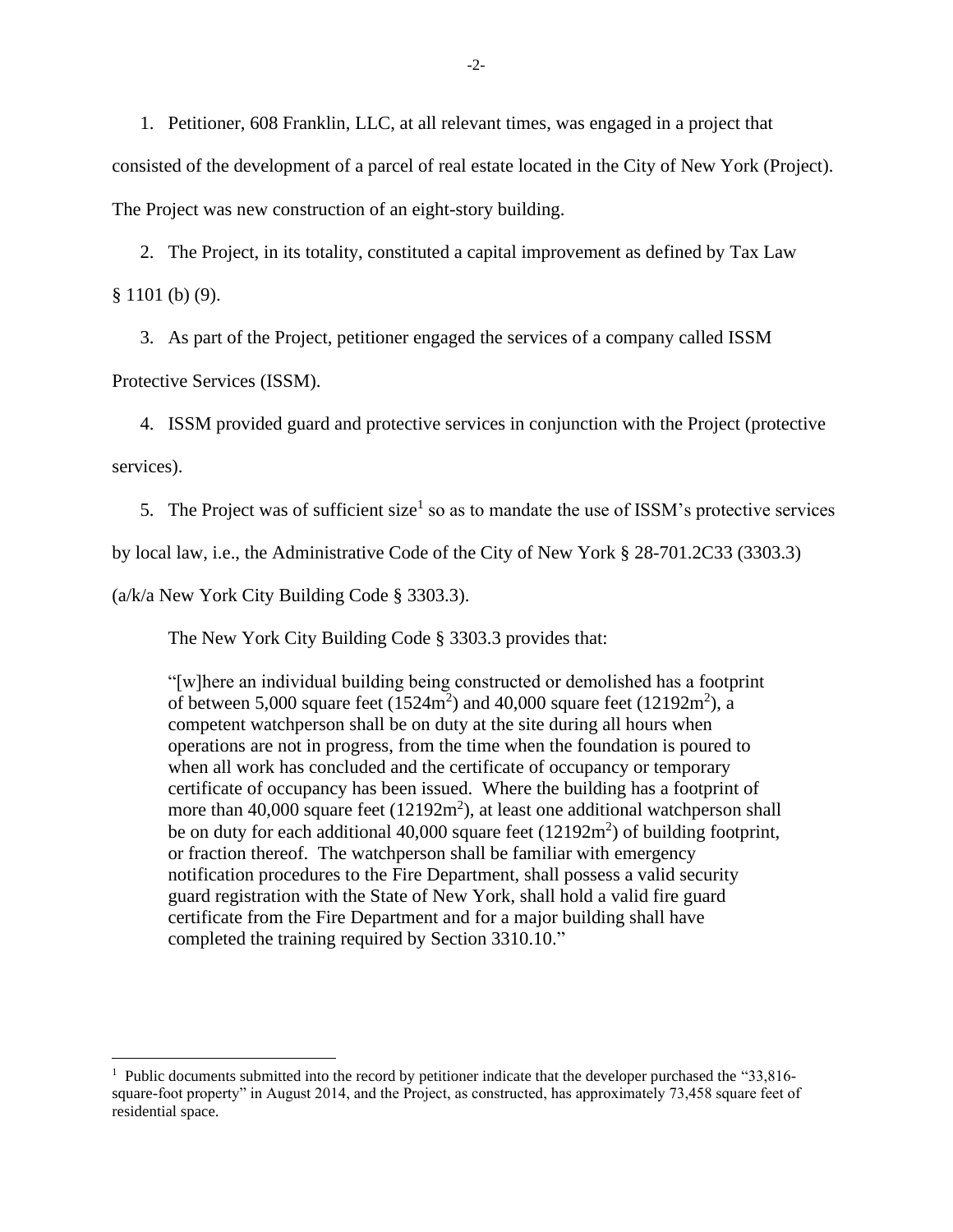6. ISSM charged and collected sales tax from petitioner in an amount totaling \$9,801.97 for the protective services it provided in conjunction with the Project.

7. Petitioner filed a form AU-11, application for credit or refund of sales or use tax (application), with the Division of Taxation (Division) that was dated October 6, 2016, which sought a refund of the sales tax it paid to ISSM. In its application, petitioner claimed that ISSM provided guard and protective services that permitted the construction of a new eight-story building. It further claimed that all of ISSM's charges were expenses incurred in conjunction "with adding or improving real property by a capital improvement, as defined by New York Tax Law  $\S$  1105 (c) (5)" and were excluded from sales tax.

8. Petitioner's application sought a total refund in the amount of \$10,762.73, but petitioner agrees that the total amount at issue in this matter (i.e., the amount of the refund it seeks) is \$9,801.97.

9. On March 6, 2017, the Division issued a refund claim determination notice (document locator number AM1610032689) that denied petitioner's application in its entirety. The explanation section of the refund claim determination notice provided the following detailed explanation:

"Your claim for a refund is being denied because the service you purchased did not fit the criteria for a Capital Improvement.

Per New York State Sales Tax Law Section 1101, a capital improvement is any addition or alteration to real property that meets all three of the following conditions:

∙ It substantially adds to the value of the real property, or appreciably prolongs the useful life of the real property.

∙ It becomes part of the real property or is permanently affixed to the real property so that removal would cause material damage to the property or article itself.

∙ It is intended to become a permanent installation.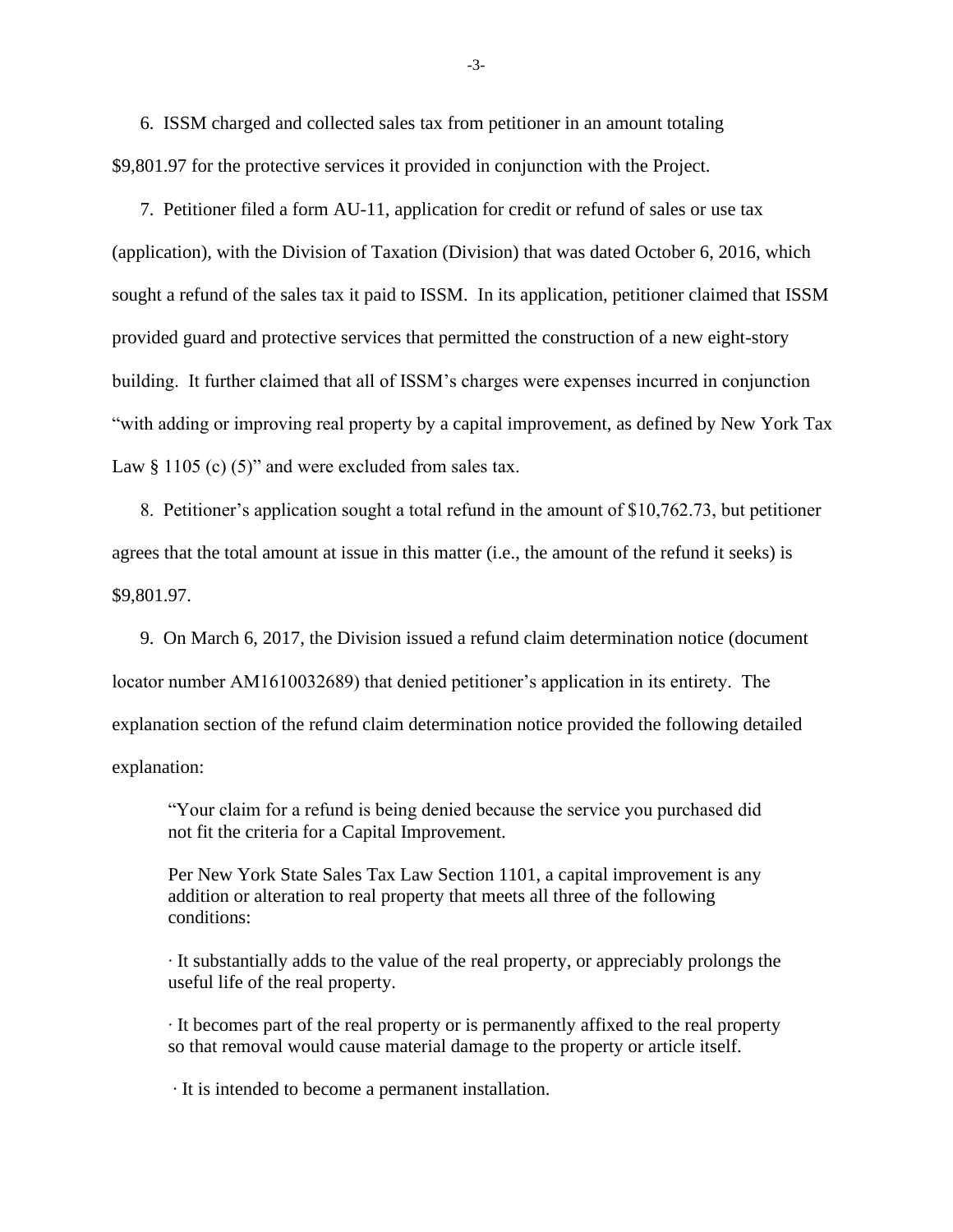The services provided by the vendor, ISSM Protective Services, do not meet the criteria above and are not eligible for refund."

10. The protective services provided by ISSM in this matter constitute "protective and detective services" as that term is used in Tax Law  $\S 1105$  (c) (8).

11. Petitioner agrees that ISSM's protective services would have been subject to state and local sales tax pursuant to Tax Law § 1105 (c) (8), had they not been provided in conjunction with a capital improvement.

12. The parties have stipulated that the only issue is whether ISSM's charges for the protective services in this matter are subject to state and local sales tax pursuant to Tax Law § 1105 (c) (8), or whether such charges are not subject to state and local sales tax solely because they were provided in conjunction with a capital improvement.

13. Petitioner submitted into the record an application for refund of sales tax paid on interior design services filed by petitioner's representative. In addition to the application and supporting documents, petitioner also submitted, among other documents, a printout of the Division's e-MPIRE APAC refund claim inquiry notes summary related to the same (refund claim notes summary). Review of this refund claim notes summary indicates that the Division approved the refund claim in full because both interior design services and project management services to later implement the plans were provided, and as a result, the sale was not treated as the sale of interior design services but was instead treated as a service by a construction contractor that constituted a capital improvement and was not taxable.

#### *THE DETERMINATION OF THE ADMINISTRATIVE LAW JUDGE*

The Administrative Law Judge began her determination by reviewing the Tax Law and New York City Administrative Code provisions relevant to this proceeding. Next, the Administrative

-4-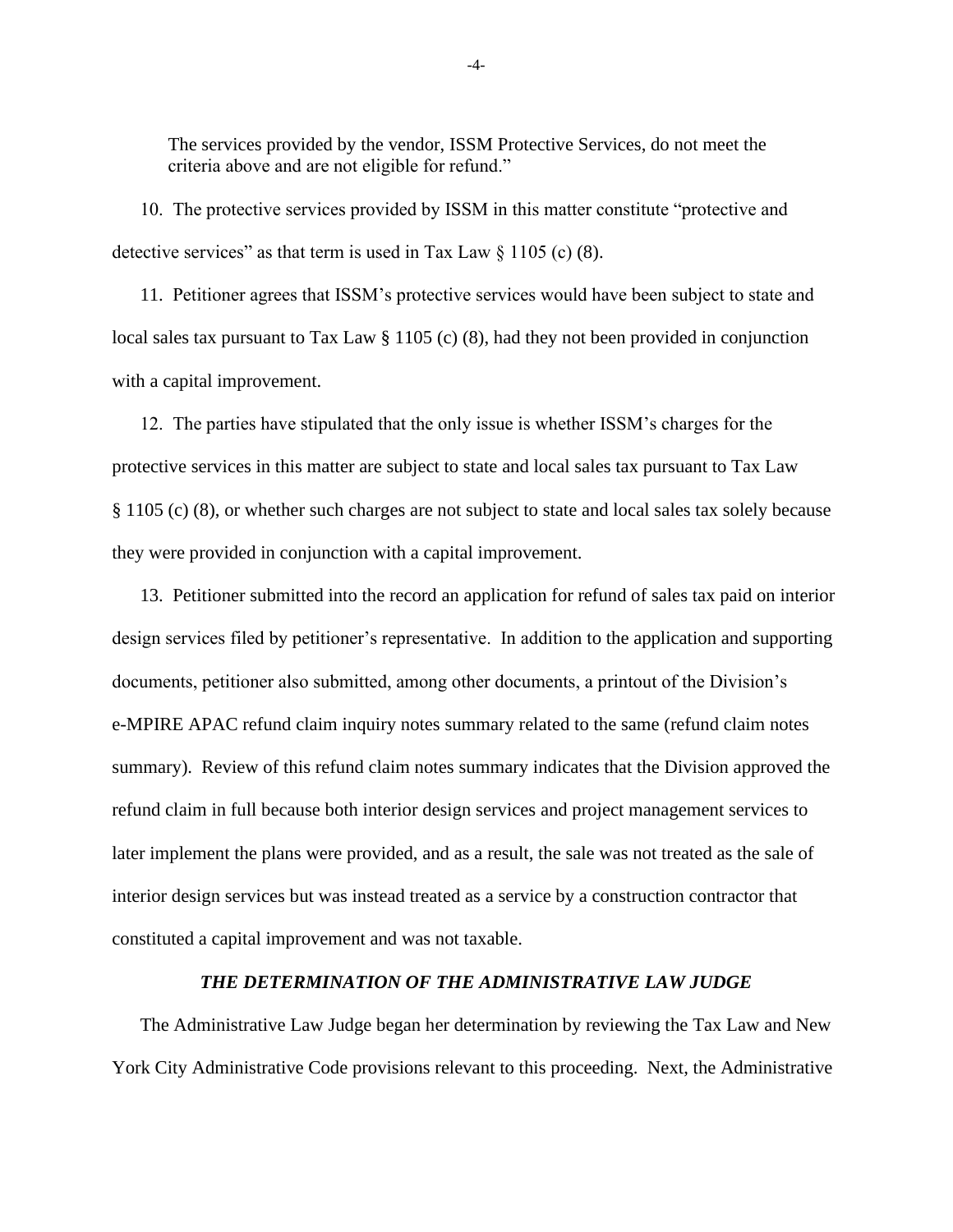Law Judge reviewed the case law pertaining to the taxability of protective and detective services and concluded that *Matter of Robert Bruce McLane Assoc. v Urbach* (232 AD2d 826 [3rd Dept 1996]) was precedent for the taxability of protective and detective services purchased in conjunction with a capital improvement project. Based on the holding in *McLane*, the Administrative Law Judge determined that petitioner's purchases of protective services provided by ISSM are subject to state and local sales taxes and, therefore, she determined that the Division properly denied petitioner's application for refund.

### *ARGUMENTS ON EXCEPTION*

Petitioner argues that the capital improvement provision of Tax Law § 1105 (c) (5) applies to all services covered by Tax Law  $\S 1105$  (c), including the services in Tax Law  $\S 1105$  (c) (8). Petitioner maintains, therefore, that the subject protective services are excluded from tax as they were provided in conjunction with a capital improvement. Petitioner contends that since Tax Law § 1105 (c) (5) is an imposition statute, the Division has the burden to prove that the protective services are taxable and any doubt as to the application of tax accrues to the benefit of petitioner.

Petitioner argues that there is nothing more compelling in Tax Law § 1105 (c) (8) to elevate it over Tax Law § 1105 (c) (5) as the controlling subdivision in terms of determining whether the subject protective services are taxable. Petitioner argues that the Legislature's failure to include a capital improvement provision in Tax Law § 1105 (c) (8) cannot be interpreted as an intentional denial of capital improvement treatment to the services in Tax Law § 1105 (c) (8). It argues that the later adoption of Tax Law § 1105 (c) (8) should not be deemed to impliedly repeal the provisions of Tax Law § 1105 (c) (5).

-5-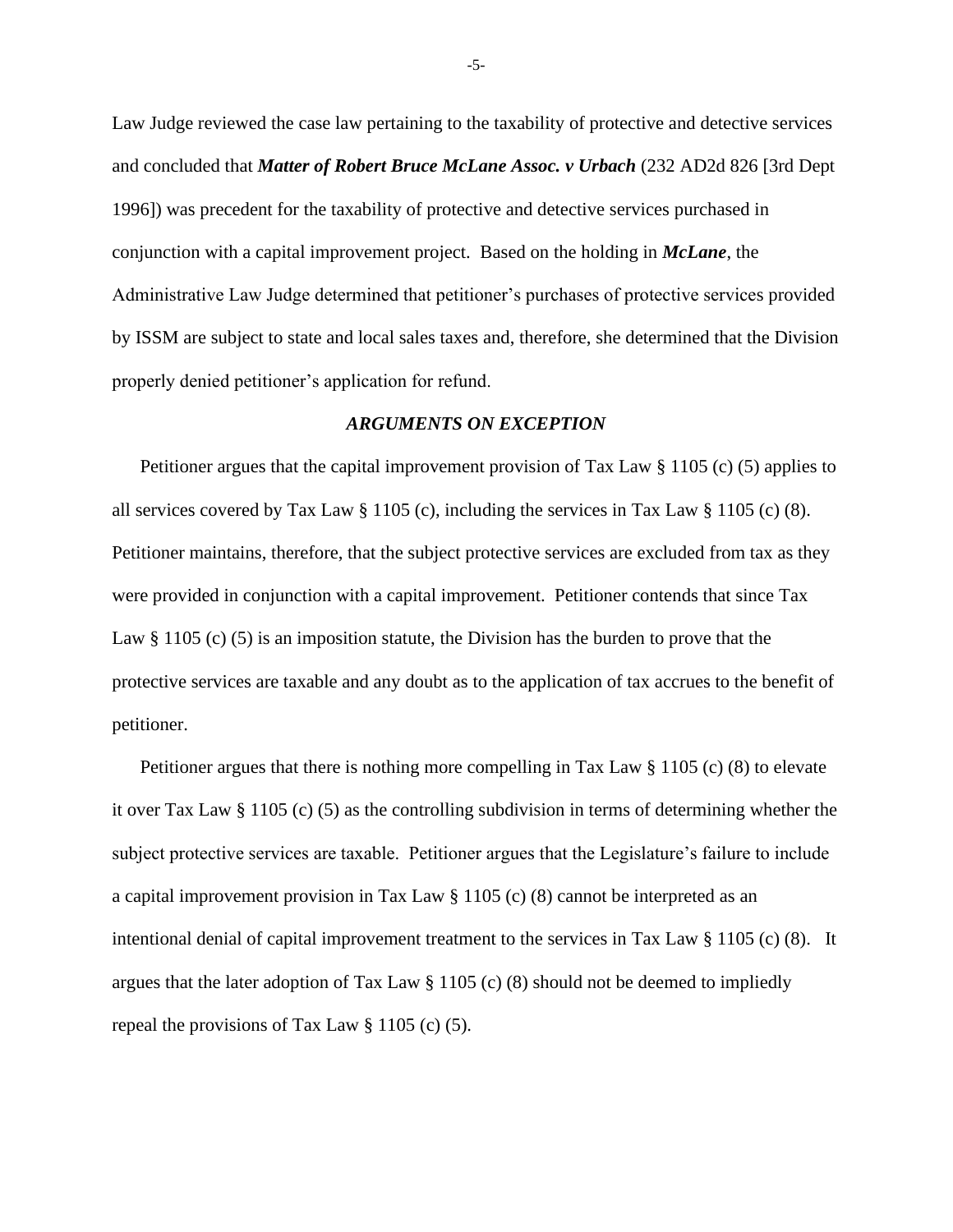Petitioner attempts to distinguish the instant facts and legal arguments from those in the *McLane* proceeding. Petitioner maintains that *McLane* stands for the strict and narrow application of capital improvement treatment only in Tax Law  $\S$  1105 (c) (3) and (5). Petitioner asserts, however, that the Division clearly gives capital improvement treatment to services that are specified outside of Tax Law  $\S 1105$  (c) (3) and (5). Petitioner contends that services taxable under  $\S 1105$  (c) (2), (7) and (8) have been determined to be capital improvements, notwithstanding the fact that none of those subdivisions include a separate capital improvement provision. As an example, petitioner contends that the installation of protective systems, taxable under Tax Law  $\S 1105$  (c) (8), have been treated as capital improvements under  $\S 1105$  (c) (5). Further, petitioner asserts that interior decorating and design services, normally taxable under Tax Law § 1105 (c) (7), are deemed not taxable when implemented as part of a capital improvement. Petitioner maintains that there are no grounds for the Division to give capital improvement treatment to some, but not other, taxable services in Tax Law § 1105 (c). Petitioner argues that the Division has not properly followed the ruling in *McLane*. Instead, petitioner maintains that the Division applies the capital improvement rules inconsistently, which amounts to arbitrary and improper decision making that should result in the reversal of the Division's refund claim determination notice.

On exception, the Division asserts that the determination was proper in all respects and should be affirmed without modification. The Division argues that the taxability of protective and detective services purchased in conjunction with a capital improvement project was conclusively decided in *McLane*. It argues that Tax Law § 1105 (c) (3) and (5) explicitly exempt capital improvements from taxation, and that there is no inconsistency between allowing exemptions pursuant to those sections and not allowing them under Tax Law § 1105 (c) (8),

-6-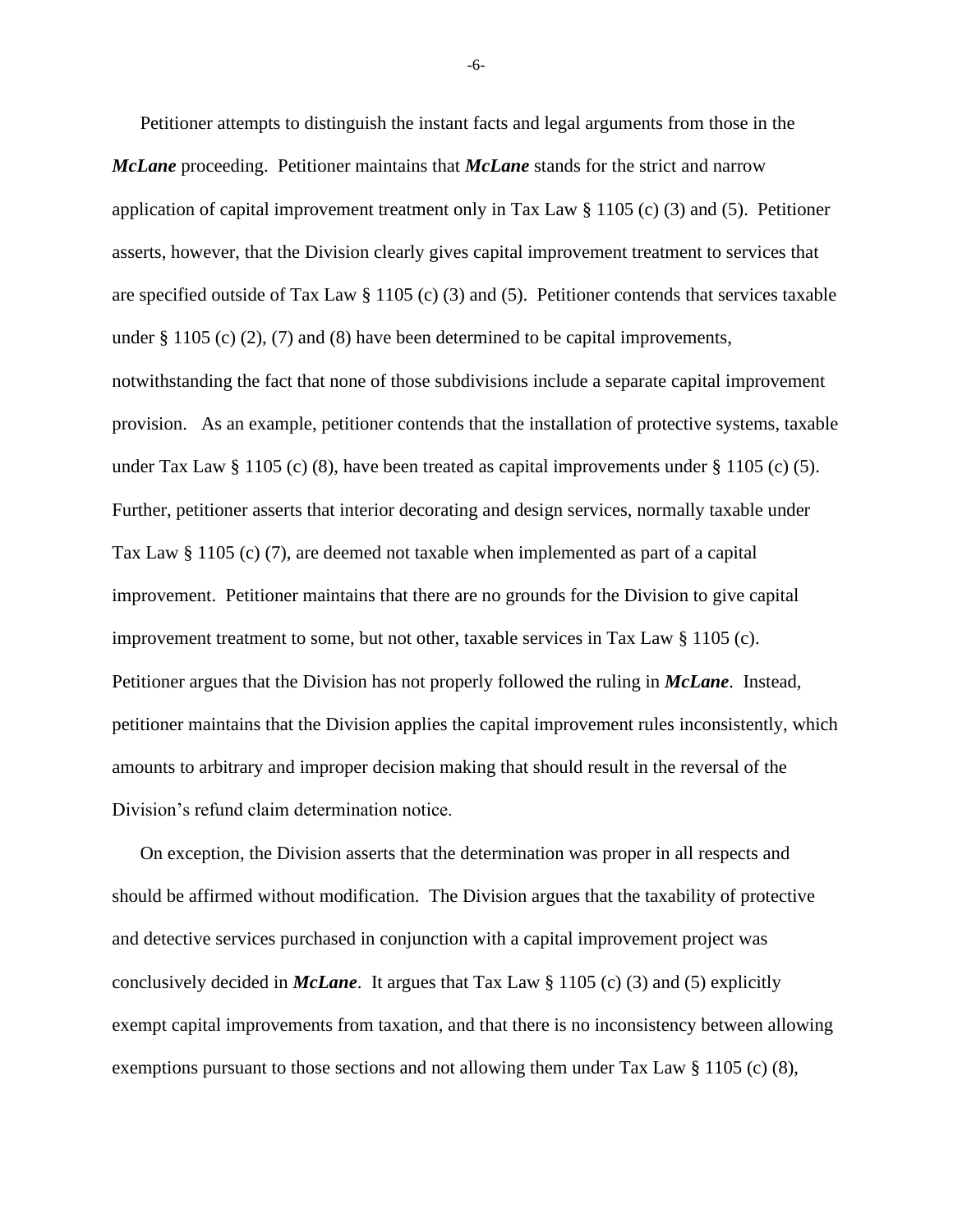which includes no capital improvement exemption. The Division maintains that the Legislature's failure to include a matter within a particular statute is an indication that its exclusion was intentional and that petitioner may not read an exemption into the law that was not explicitly granted by the Legislature. It contends that the specific language of Tax Law § 1105 (c) (8) takes precedence over the more general language of Tax Law  $\S$  1105 (c) (3) and (c) (5). The Division further argues that the "end result test" found in 20 NYCRR 527.7 (b) (4) is limited to repair and maintenance of real property and should not be applied to protective and detective services, which are inherently different than services to repair or maintain property.

The Division denies petitioner's assertion that its application of the capital improvement rules is arbitrary or inconsistent. It maintains that petitioner failed to sustain its burden of proof and that the determination of the Administrative Law Judge should be affirmed.

### *OPINION*

Petitioner takes exception to the determination of the Administrative Law Judge, which denied its petition seeking a refund of state and local sales tax paid on purchases of protective services provided at the construction site of a new eight-story building project in New York City. The Project in totality was a capital improvement and was of sufficient size to require the use of protective services under local law (*see* finding of fact 5). Petitioner engaged ISSM to provide protective services in conjunction with the Project. The parties agree that the protective services provided by ISSM constitute "protective and detective services" as that term is used in Tax Law § 1105 (c) (8). Further, there is no dispute that the services provided by ISSM would be taxable under Tax Law § 1105 (c) (8) if purchased as stand-alone services. Petitioner, however, contends that the protective services were provided in conjunction with a capital improvement and, as such, are not subject to sales tax.

-7-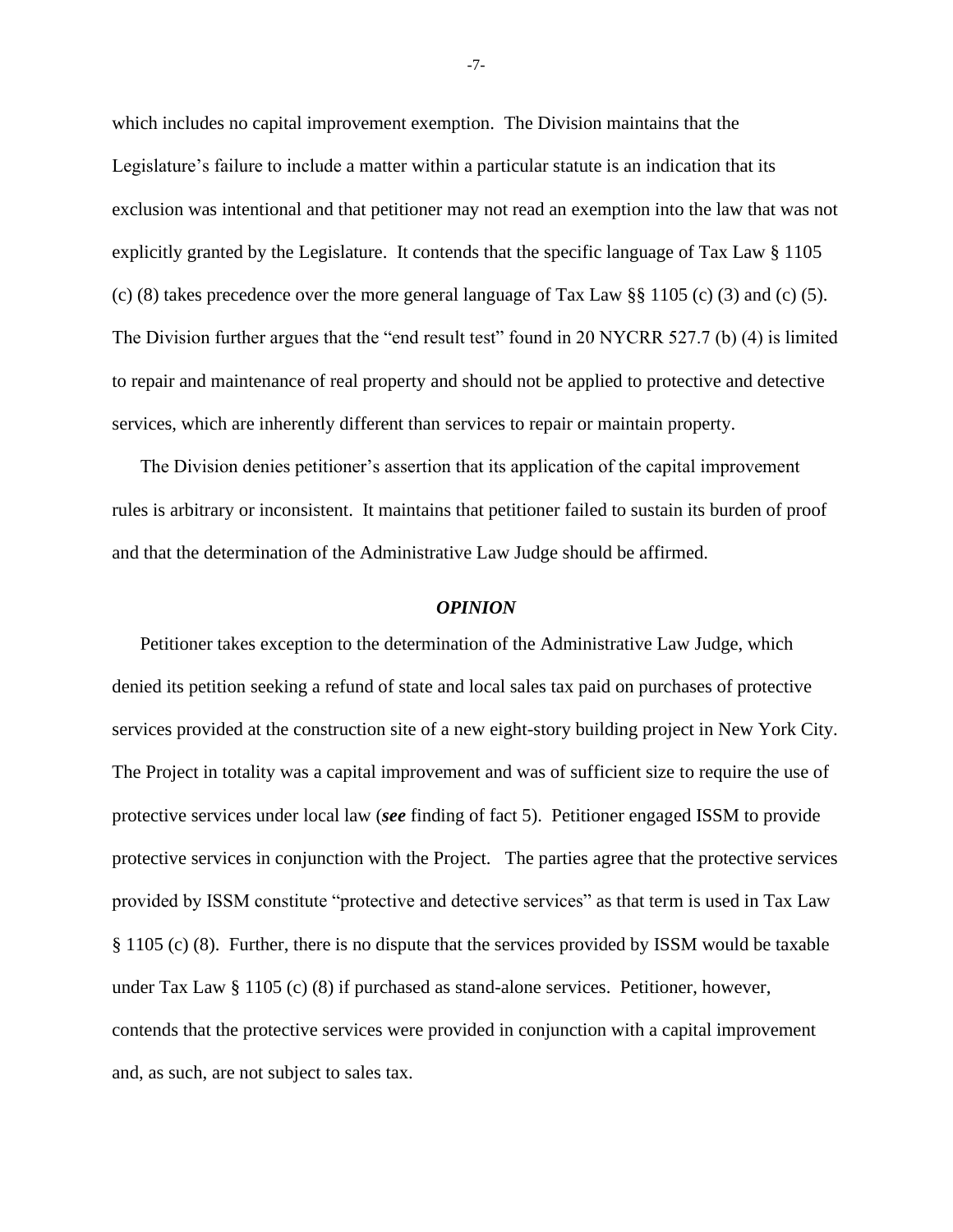## **Background**

Tax Law § 1105 (c) imposes sales tax on the receipts from every sale, except for resale, of the services enumerated in that subdivision. Tax Law  $\S 1105$  (c) (3) (iii) imposes tax on the service of installing tangible personal property but provides an exception when the installed property will constitute a capital improvement. Tax Law § 1105 (c) (5) imposes sales tax on services related to maintaining, servicing or repairing real property but distinguishes such services from "adding to or improving such real property . . . by a capital improvement." When considering services performed on real property pursuant to Tax Law § 1105 (c) (5), the imposition of tax on the service will depend on the "end result" of such service. If the end result of the service is the repair or maintenance of real property, such service will be taxable. If the end result of the service is a capital improvement to real property, such service will not be taxable (*see* 20 NYCRR 527.7 [b] [4]).

The term "capital improvement" is defined in Tax Law  $\S$  1101 (b) (9) (i) as an addition or alteration to real property which: (A) substantially adds to the value of real property, or appreciably prolongs the useful life of the real property; and (B) becomes part of the real property or is permanently affixed to the real property so that removal would cause material damage to the property or article itself; and (C) is intended to become a permanent installation.

Tax Law § 1105 (c) (8), imposes sales tax upon the receipts from every sale, except for resale, of the service of:

"Protective and detective services, including, but not limited to, all services provided by or through alarm or protective systems of every nature, including, but not limited to, protection against burglary, theft, fire, water damage or any malfunction of industrial processes or any other malfunction of or damage to property or injury to persons, detective agencies, armored car services and guard, patrol and watchman services of every nature other than the performance of such services by a port watchman licensed by the waterfront commission of New York

-8-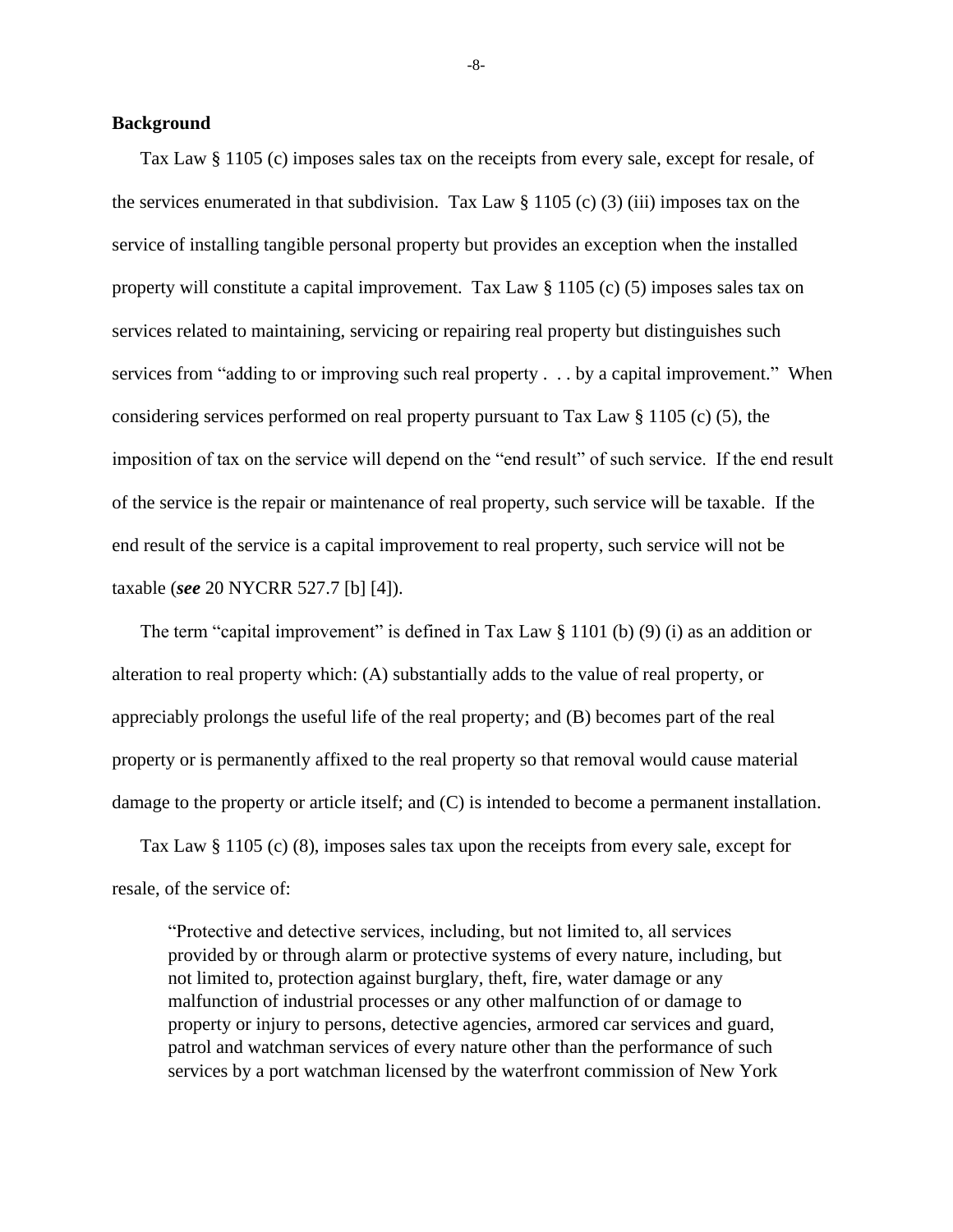harbor, whether or not tangible personal property is transferred in conjunction therewith."

#### **Statutory Construction**

We first observe that under the Tax Law, a petitioner bears the burden of proof in any proceeding before the Division of Tax Appeals except where that burden has been specifically allocated to the Division (20 NYCRR 3000.15 [d] [5]). It is presumed that all receipts for services of any type mentioned in Tax Law § 1105 (c) are subject to tax until the contrary is established, and the burden of proving that any receipt is not taxable will be upon the person required to collect the tax or the customer (Tax Law § 1132 [c] [1]; *Mendon Leasing Corp. v State Tax Commn.*, 135 AD2d 917, 918 [3rd Dept 1987], *lv denied* 71 NY2d 805 [1988]). Accordingly, in this proceeding, petitioner has the burden to prove that the refund claim determination notice issued by the Division is erroneous and that the charges for the services in question were not taxable.

As an initial matter, petitioner argues that Tax Law § 1105 (c) is an imposition statute and must be construed most strongly against the Division and in favor of petitioner. It is well established that "[A] statute which levies a tax is to be construed most strongly against the government and in favor of the citizen. The government takes nothing except what is given by the clear import of the words used, and a well-founded doubt as to the meaning of the act defeats the tax" (*Matter of Grace v New York State Tax Commn.*, 37 NY2d 193, 196 [1975], *rearg denied* 37 NY2d 816 [1975], *lv denied* 338 NE2d 330 [1975], quoting *People ex rel. Mutual Trust Co. v Miller*, 177 NY 51, 57 [1903]). This principle is applicable, however, only in determining whether property, income, a transaction or event is subject to taxation (*id*). It is clear from a plain reading of Tax Law § 1105 (c) (8) that sales tax is imposed upon the receipts from the sale of protective services at issue here. Tax Law § 1105 (c) (8) does not contain an

-9-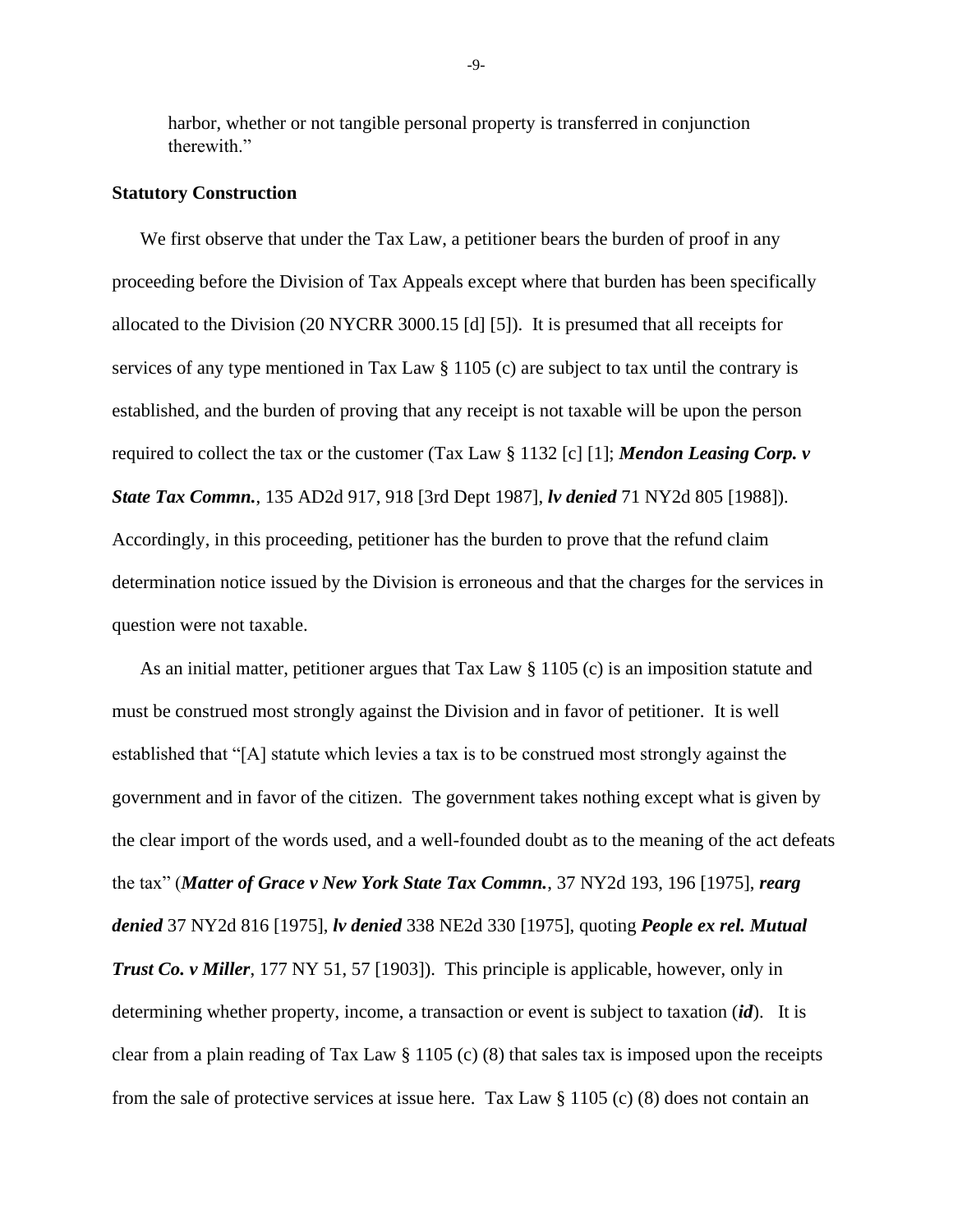exemption for capital improvement-related services. Therefore, as a matter of statutory construction, the question here is not whether the subject services are subject to taxation, but whether taxation is negated by a statutory exclusion or exemption (*see Wegman's Food Mkts., Inc. v Tax Appeals Trib. of the State of N.Y.*, 33 NY3d 587, 592 [2019]; *Grace v New York State Tax Commn.*, 37 NY2d at 196).

Turning to the substance of the proceeding, the taxability of security guard services provided at a construction site was decided in *Matter of Robert Bruce McLane Assocs., Inc. v Urbach*. As in the instant proceeding, the security guard services at issue there were provided in conjunction with a capital improvement and were a legally required prerequisite to a capital improvement. In *McLane*, the Court addressed the issue of whether security services were properly taxed pursuant to Tax Law § 1105 (c) (8), or whether they should have been taxed pursuant to Tax Law § 1105 (c) (5) (*see id.*). The Court held that, despite being purchased as a necessary prerequisite to a capital improvement, security services are independently taxed pursuant to Tax Law  $\S 1105$  (c) (8). In reaching its holding, the Court noted that the Legislature did not add a capital improvement exemption in Tax Law § 1105 (c) (8) similar to the language of Tax Law  $\S$  1105 (c) (3) (iii) and (5). It observed that "[t]he failure of the Legislature to include a matter within a particular statute is an indication that its exclusion was intended'" (*id.*  at 828, citing to *Pajak v Pajak*, 56 NY2d 394, 397, citing Mckinney's Cons Law of NY Book 1, Statutes § 74). Further, the Court recognized "that where the Legislature enacts a specific provision directed at a particular class, and a more general provision in the same statute which might appear to encompass that class, the specific provision will be applied'" (*id.*, citing *People v Marrero*, 71 AD2d 346, 349-350 [1979]; *see* McKinney's Cons Laws of NY, Book 1, Statutes § 238; *see also People v Mobil Oil Corp.*, 48 NY2d 192, 200 [1979]). The Court concluded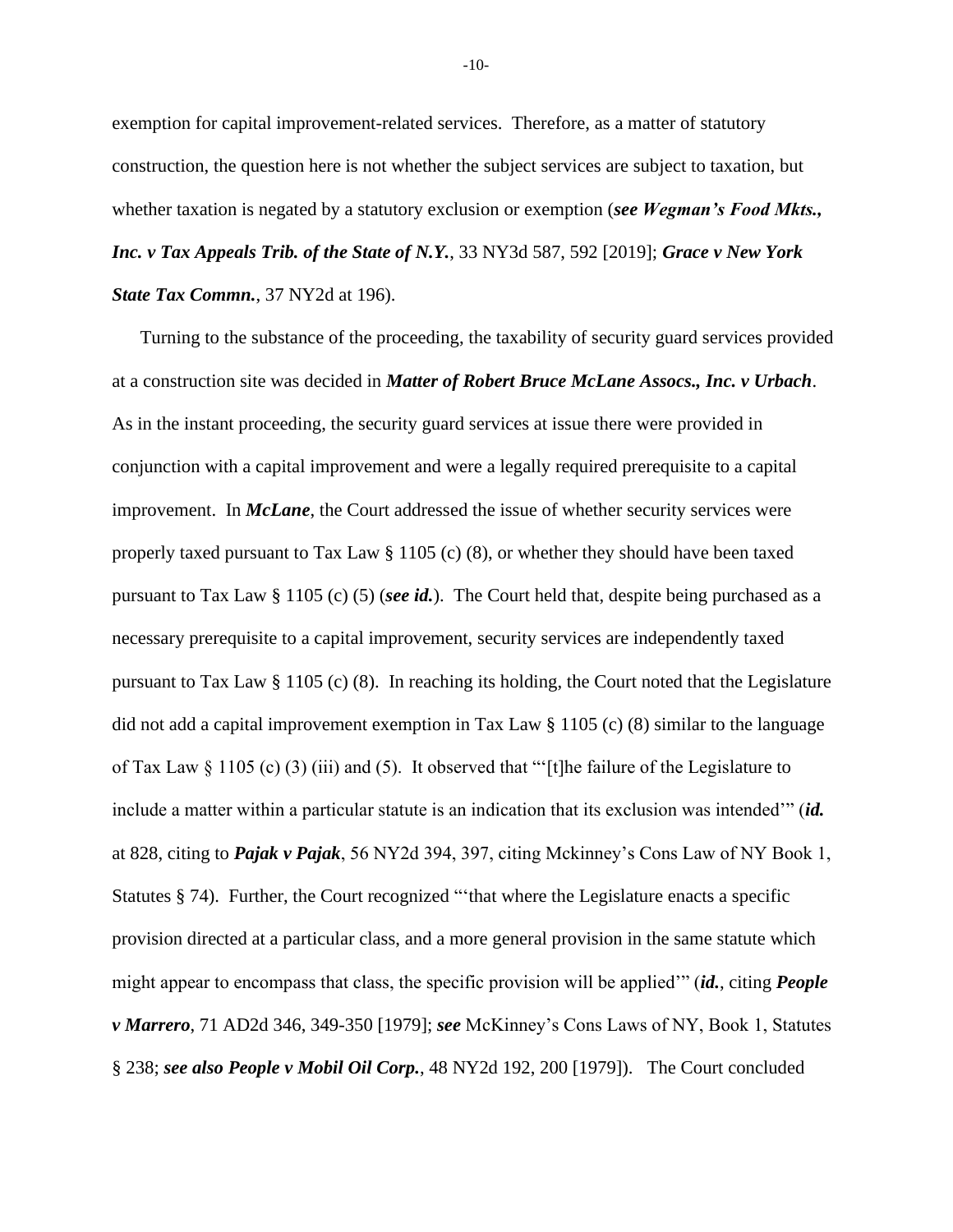"that Tax Law § 1105 (c) (8), which specifically imposes a sales tax upon security services of every nature, takes precedence over the more general language of Tax Law § 1105 (c) (5)" (*see McLane*, 232 AD2d at 828).

Notwithstanding the clear precedential import of the Appellate Division decision in *McLane*, petitioner argues that the *McLane* decision should be "revisited." It contends that the Division has inconsistently applied the *McLane* ruling and has inconsistently followed its own regulations, some of which, petitioner asserts, were adopted without the necessary legislative authorization. We disagree.

Tax Law § 1105 (c) (8) was added to the Tax Law by section 173 of Chapter 190 of the Laws

of 1990 some 25 years after § 1105 (c) (3) and (5) were enacted.<sup>2</sup> The legislative history of Tax

Law § 1105 (c) (8) clearly indicates the Legislature's desire to impose a new tax on detective and

protective services, where no such tax had been specifically imposed before at the state level.

The memorandum in support of Chapter 190 states that:

"Sections 167 through 194 of the bill relate to sales tax provisions which broaden the State base primarily by adding certain taxes that currently are imposed only in New York City. These taxes include parking, interior decorating and design services, protective and detective services and certain interior cleaning and maintenance services.

Section 173 of the bill adds new paragraphs (6), (7) and (8) to section 1105 (c) of the Tax Law to impose tax at the rate of four percent on the services of providing parking, garaging or storing motor vehicles, interior decorating and design services and protective and detective services. These services are identical to the authorization and imposition currently in effect for New York City" (Memorandum in Support, NY Assembly Bill 11693, pp 38, 39).

Contrary to the assertions made by petitioner, and as interpreted by the court in *McLane*, a

plain reading of the two subdivisions leads to the conclusion that through the later-adopted Tax

<sup>&</sup>lt;sup>2</sup> Tax Law § 1105 (c) (3) and (5) were added to the Tax Law by Chapter 93 of the Laws of 1965, which incorporated broad changes to the sales tax provisions of the then-existing law.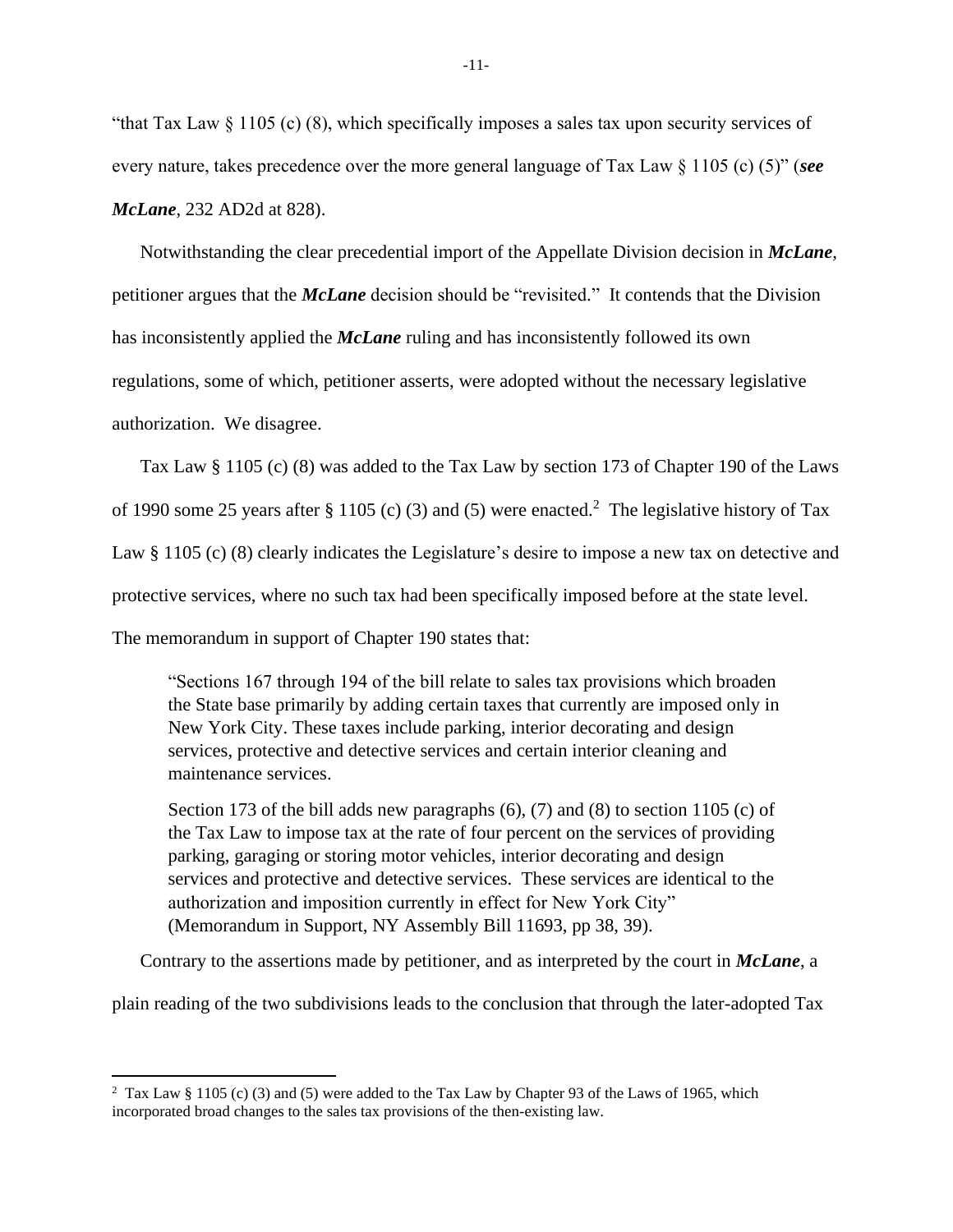Law  $\S 1105$  (c) (8), the Legislature intended to impose tax on a specific set of services and, as such, Tax Law § 1105 (c) (8) should take precedence over the general provisions of Tax Law § 1105 (c) (5). The failure of the Legislature to include a capital improvement provision in Tax Law § 1105 (c) (8), therefore, can be taken as an indication that its exclusion was intended (*see McLane*; *see also Pajak* 56 NY2d at 397).

Notwithstanding the Court's interpretation of Tax Law § 1105 (c) (8) in *McLane*, petitioner argues that the capital improvement provision of  $\S 1105$  (c) (5) applies to all services covered by Tax Law § 1105 (c) and, therefore, the subject services should be found not taxable because they were purchased in conjunction with a capital improvement. In support of its argument, petitioner points to the Division's treatment of temporary facilities at construction sites. Pursuant to 20 NYCRR 541.8 (a), subcontracts to provide temporary facilities at construction sites, which are a necessary prerequisite to the construction of a capital improvement to real property, are considered a part of the capital improvement to real property. The charges for materials and installation of such facilities are, therefore, not subject to tax, provided the subcontractor receives a copy of the properly completed certificate of capital improvement issued by the customer to the contractor (*see* 20 NYCRR 541.8 [a]).

In *Matter of L&L Painting Co., Inc.*, Tax Appeals Tribunal, June 2, 2011, the Tribunal determined that the installation of a platform as part of a protective containment system was a necessary prerequisite to the construction of a capital improvement to real property. The substantive work of the project involved stripping the Pulaski Bridge in New York City down to bare steel and applying a new protective coating system. Nearly a third of the project's cost related to the installation of the platform and containment system to prevent lead paint, dust, and other debris from falling onto pedestrians, traffic, train tracks, into the Newton Creek below, or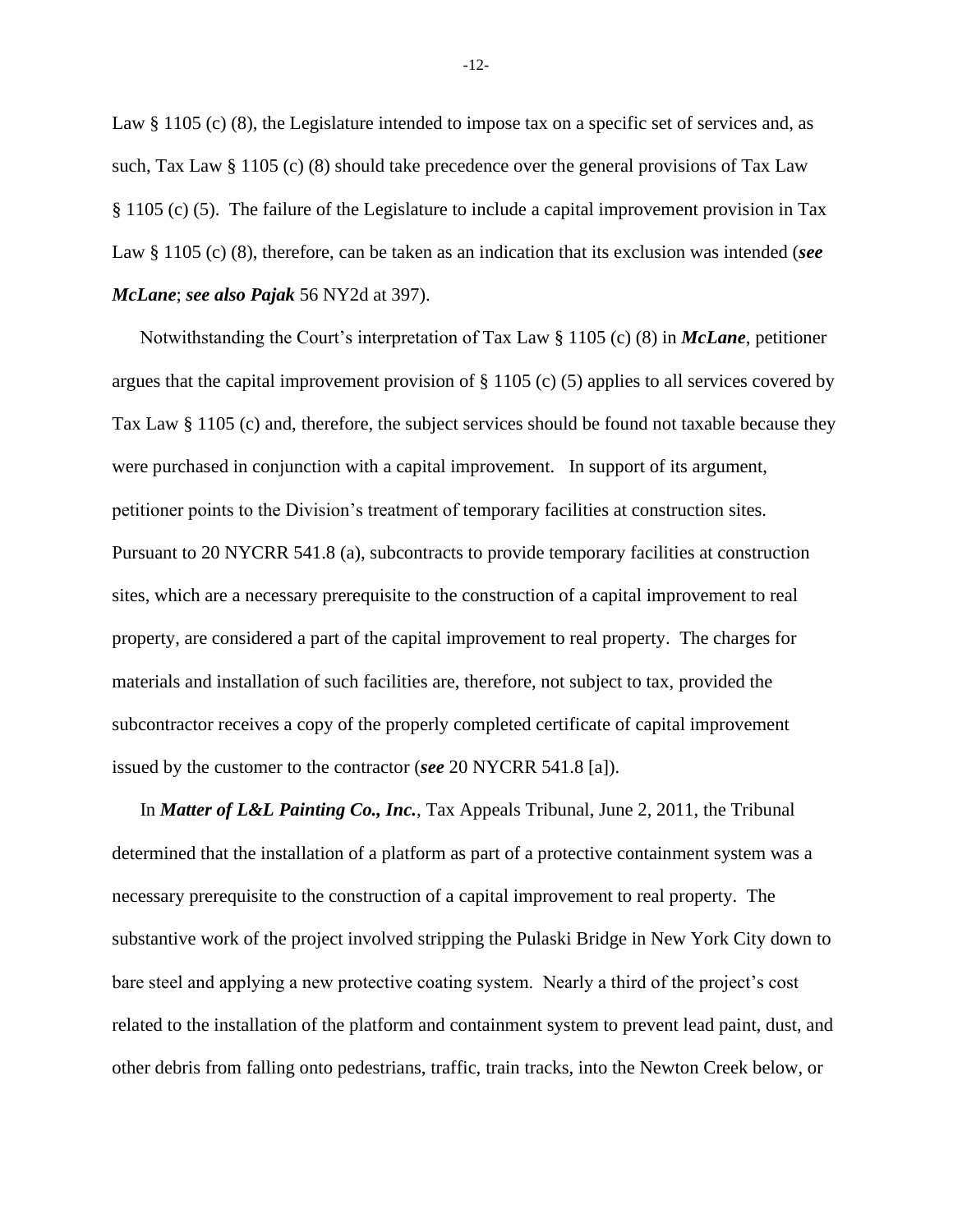being released into the air. The Tribunal concluded that the platform was a temporary facility at a construction site and a necessary prerequisite to a capital improvement and therefore was not subject to sales tax.

Petitioner contends that the protective containment system in *Matter of L&L Painting Co., Inc.* and the temporary protective pedestrian walkways listed in 20 NYCRR 541.8 (a) are "protective systems" that are taxable under Tax Law § 1105 (c) (8), but have been deemed by the Division to be not subject to tax as necessary prerequisites to a capital improvement pursuant to Tax Law § 1105 (c) (5) (*see* TSB-M-14 [15][S], Sales Tax Treatment of Certain Temporary Facilities Provided at Construction Sites). Petitioner alternately argues that the rule regarding temporary facilities at construction sites in 20 NYCRR 541.8 is an expansion of the Tax Law and was improperly adopted by the Division without legislative authorization.

The question of whether the protective containment system in *Matter of L&L Painting* was taxable under Tax Law § 1105 (c) (8) was not at issue in that case. Accordingly, *Matter of L&L Painting* provides little support to petitioner's position herein. Moreover, we find that petitioner has failed to meet its burden to show that the regulation at 20 NYCRR 541.8 is irrational and inconsistent with Tax Law § 1105 (c) (3) and (5) (*Matter of Titan Elevator & Lift, LLC*, Tax Appeals Tribunal, September 11, 2017).

Petitioner also points to the Division's treatment of interior decorating and design services as set forth in Tax Bulletin TB-ST-400 (2011) (Interior Decorating and Design Services) as another example of how otherwise taxable services are considered as nontaxable capital improvements under Tax Law § 1105 (c) (5). Generally, interior decorating and design services relate to the planning and design of interior spaces and are subject to sales tax pursuant to Tax Law § 1105 (c) (7). When the services provided consist of a combination of renderings or plans *followed by* 

-13-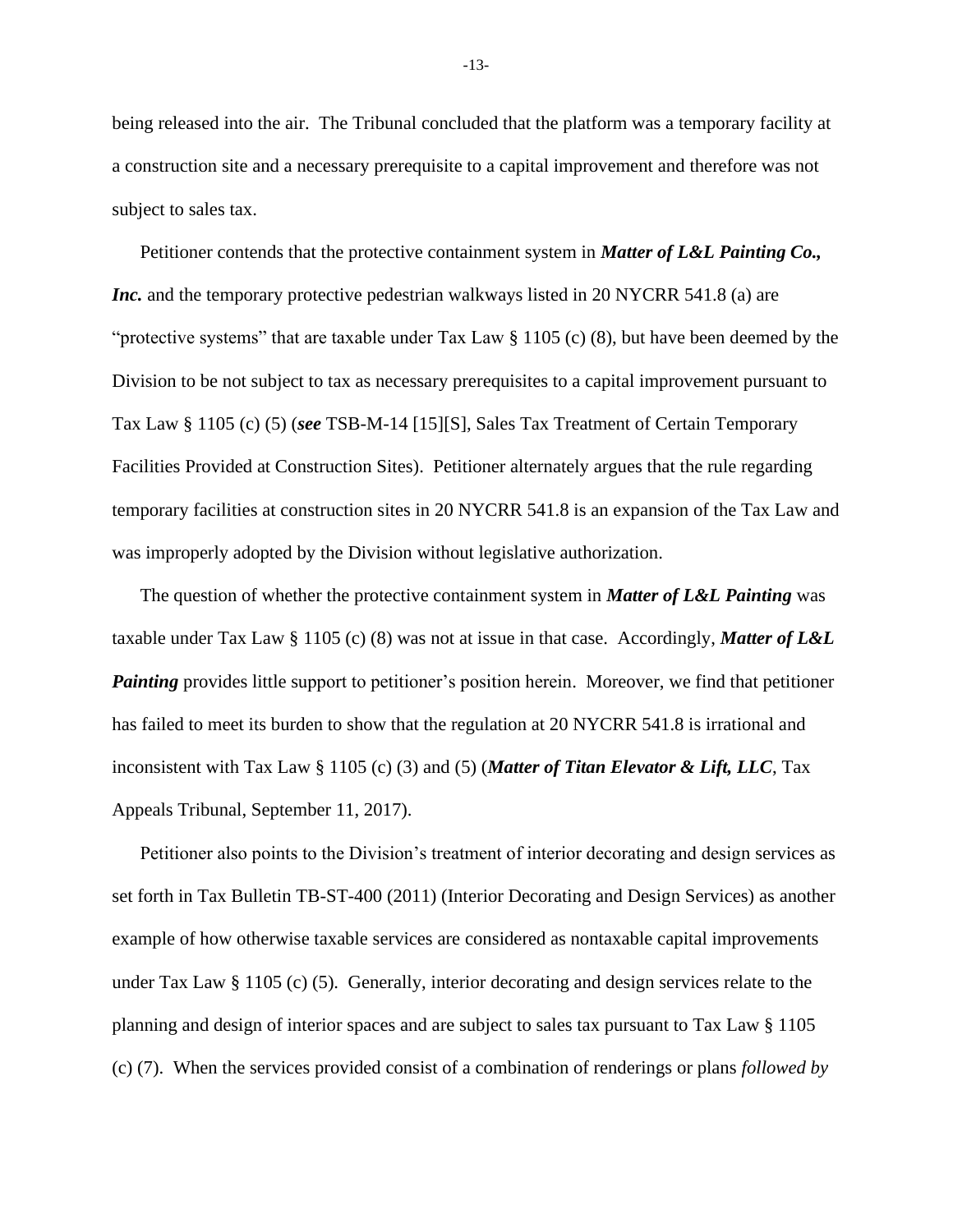*later implementation of the plans*, the Division treats the person providing the services as a construction contractor.<sup>3</sup> As a result of that distinction, the sale of such a combination is not treated by the Division as the sale of interior decorating or design services, but will instead be treated as a service to tangible personal property, real property or both and, therefore, analyzed under Tax Law § 1105 (c) (3) or (5). Consistent with the provisions in those two subdivisions, if the work performed constitutes the installation of tangible personal property that when installed constitutes a capital improvement to real property, the transaction is not taxable (*see* Tax Bulletin TB-ST-400). Petitioner posits that if the Division can determine that interior decorating and design services are provided by a construction contractor as to avoid the imposition of tax pursuant Tax Law § 1105 (c) (7), then it is inconsistent and arbitrary for it not to determine that a subcontract for protective services provided in conjunction with a capital improvement is also provided by a construction contractor so as to avoid the imposition of sales tax pursuant to Tax Law  $\S 1105$  (c) (8).

We find nothing irrational or unreasonable in the Division's policy as set forth in TB-ST-400 for interior decorating and design services. Nor is petitioner's situation analogous to the situation described above. That is, according to the bulletin, a service provider who provides interior design plans and then implements those plans is considered to be a construction contractor and the combination of those services may be eligible for capital improvement treatment. Petitioner does not provide a similar combination of services. It provides guard and protective services taxable under Tax Law  $\S 1108$  (c) (8) and which are not eligible for capital improvement treatment under *McLane*.

-14-

<sup>&</sup>lt;sup>3</sup> "Construction contract" and "construction contractor" are defined in 20 NYCRR § 541.2 (a) (1) and § 541.2 (d), respectively.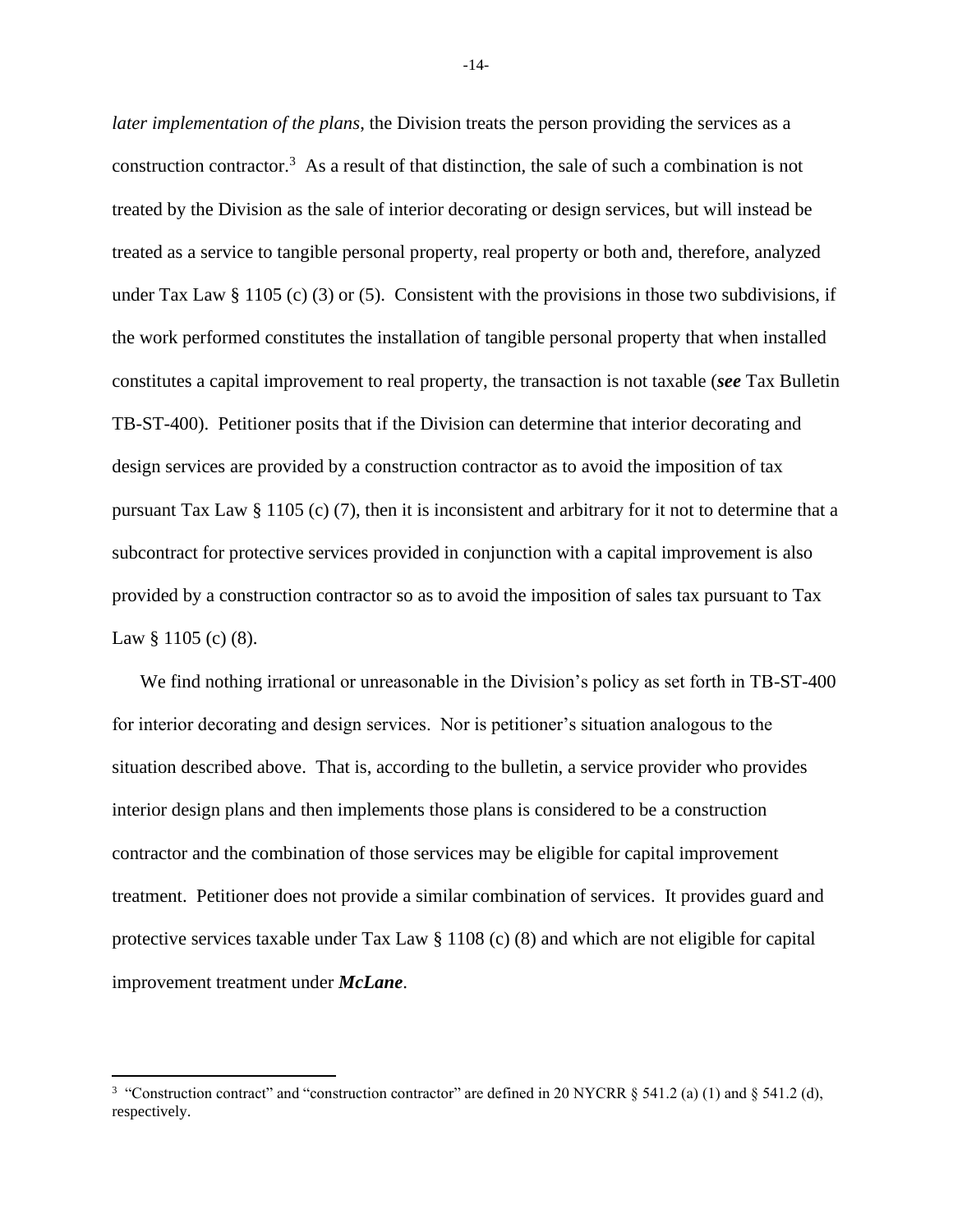In this proceeding, petitioner seeks the benefit of an exemption from sales tax; hence, it carries the burden of proving that it comes within the language of the exemption (*Matter of Grace v New York State Tax Commn.*, at 195). Furthermore, petitioner must demonstrate that its interpretation of the statute is the only reasonable construction (*Matter of 677 New Loudon Corp. v State of N.Y. Tax Appeals Trib***.**, 85 AD3d 1341, 1342-43 [3rd Dept 2011], *affd* 19 NY3d 1058 [2012], *rearg denied* 20 NY3d 1024 [2013], *cert denied* 571 US 952 [2013] [internal quotation marks and citations omitted]).

We have considered the facts and petitioner's arguments and find that the law requires affirmance of the Administrative Law Judge's determination and denial of the petition. The Division has acted appropriately in determining that the protective services at issue here are taxable pursuant to Tax Law § 1105 (c) (8). We find nothing irrational or unreasonable in the Division's determination that sales tax is specifically imposed on the subject services pursuant to § 1105 (c) (8) and that the capital improvement provision of § 1105 (c) (5) does not apply to those services. We agree with the determination of the Administrative Law Judge that the taxability of guard services purchased in conjunction with a capital improvement project was definitively decided in *McLane*. Given the ruling in *McLane*, we are bound to find that petitioner's purchases of protective services provided by ISSM in conjunction with the capital improvement project are subject to tax pursuant to Tax Law § 1105 (c) (8).

Accordingly, it is ORDERED, ADJUDGED and DECREED that:

- 1. The exception of 608 Franklin, LLC is denied;
- 2. The determination of the Administrative Law Judge is affirmed;
- 3. The petition of 608 Franklin, LLC is denied; and
- 4. The refund claim determination notice dated March 6, 2017 is sustained.

-15-